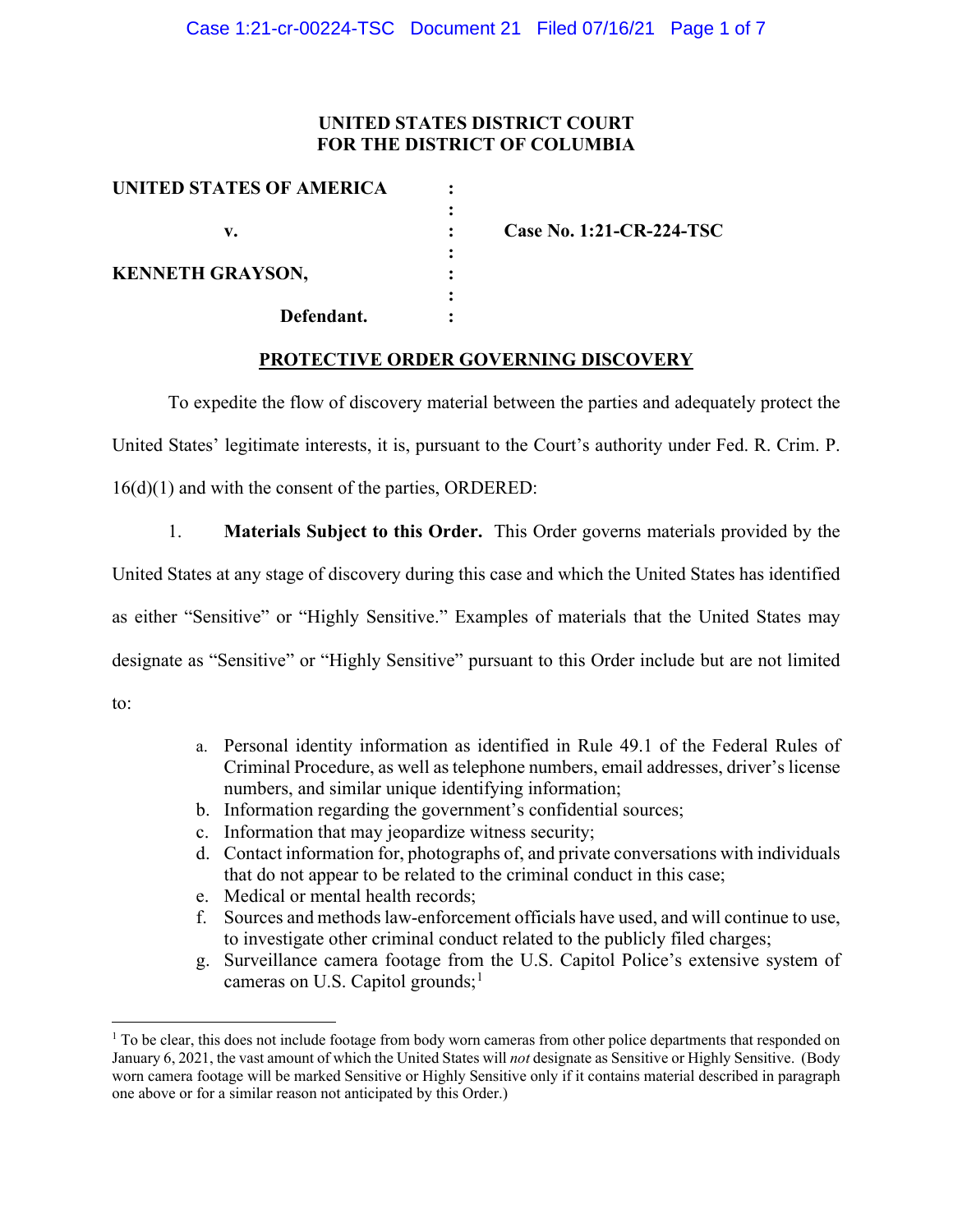- h. Repair estimates from the Architect of the Capitol;
- i. Materials designated as "security information" pursuant 2 U.S.C. §1979; and
- j. Tax returns or tax information.

This Order will not be used to designate materials as Sensitive or Highly Sensitive unless such designation is necessary for one of the reasons stated in this paragraph or for a similar reason not anticipated by this Order. The government agrees to make every effort to provide discovery in a manner that will allow for most discovery to be produced without such designations.

2. **Defendant.** Any reference to "Defendant" herein refers individually to each defendant identified in the caption above.

3. **Legal Defense Team.** The "legal defense team" includes defense counsel (defined as counsel of record in this case, including any post-conviction or appellate counsel) and any attorneys, investigators, paralegals, support staff, and expert witnesses who are advising or assisting defense counsel in connection with this case.

# 4. **Rules for the Handling of Sensitive and Highly Sensitive Materials.**

- a. **Limitations on Use.** Defendant and the legal defense team may use Sensitive and Highly Sensitive discovery materials solely in connection with the defense of this case and any other case connected to the events at the United States Capitol on January 6, 2021, including any post-conviction or appellate litigation, and for no other purpose, and in connection with no other proceeding, without further order of this Court.
- b. **Limitations on Dissemination.** No Sensitive or Highly Sensitive materials, or the information contained therein, may be disclosed to any persons other than Defendant, the legal defense team, or the person to whom the Sensitive or Highly Sensitive information solely and directly pertains or his/her counsel, without agreement of the United States or prior authorization from the Court.
- c. **Limitations on Reproduction.** Defendant, the legal defense team, and authorized persons shall not copy or reproduce the Sensitive or Highly Sensitive materials except in order to provide copies of the materials for use in connection with this case by Defendant, the legal defense team, the person to whom the Sensitive or Highly Sensitive information solely and directly pertains or his/her counsel, and other persons to whom the Court may authorize disclosure (collectively, "authorized persons").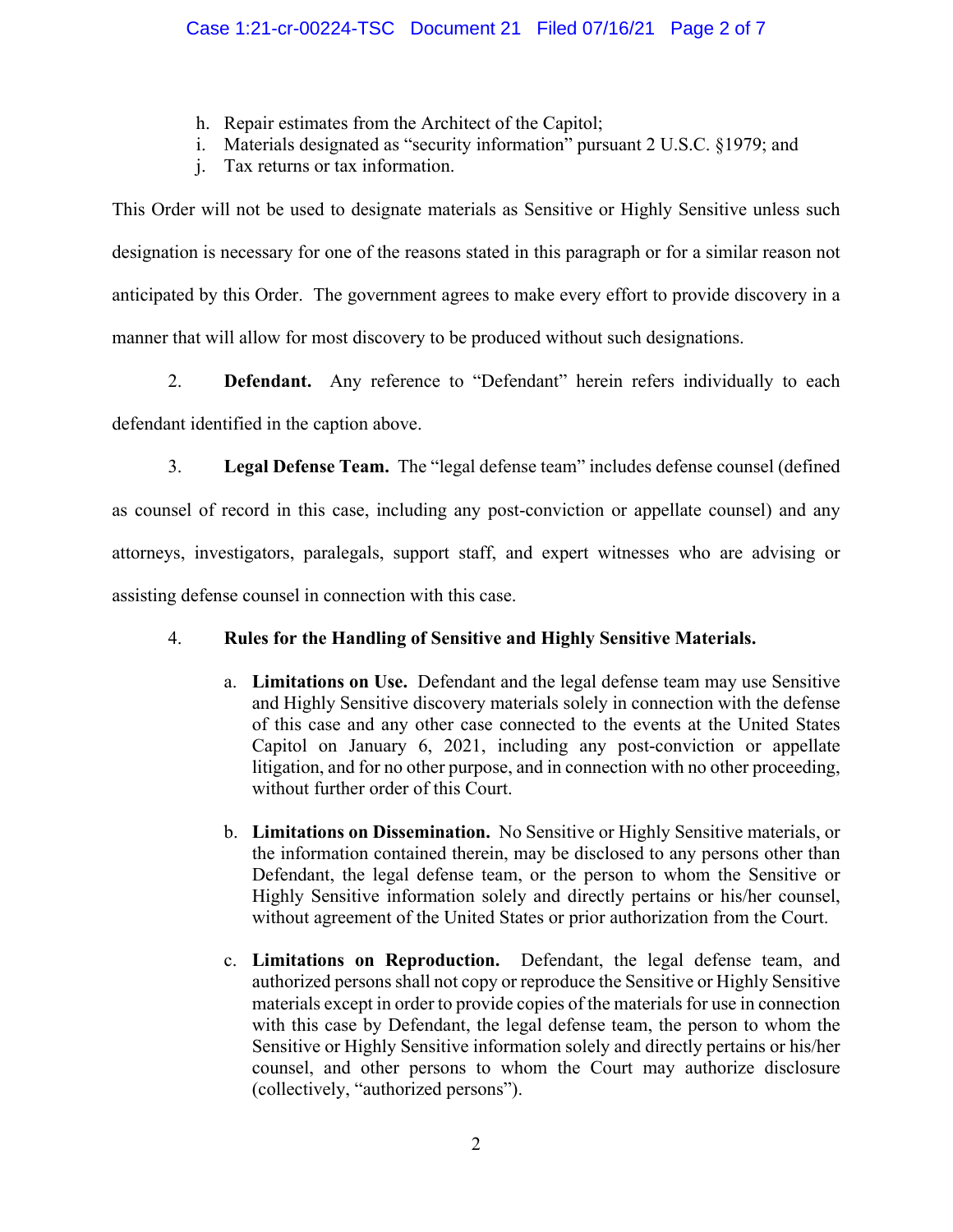If defense counsel provides Defendant access to Sensitive or Highly Sensitive materials, defense counsel must advise Defendant that Defendant may not record any personal identity information as identified in Rule 49.1 of the Federal Rules of Criminal Procedure or any telephone numbers, email addresses, driver's license numbers, and similar unique identifying information. By signing the attached affirmation, Defendant agrees not to do so.

Copies and reproductions, and any notes or records made in relation to the contents of the Sensitive and Highly Sensitive materials, are to be treated in the same manner as the original materials.

- d. **Court Filings.** Absent prior agreement by the parties or permission from the Court, no party shall disclose materials designated as Sensitive or Highly Sensitive in any public filing with the Court. Such materials shall be submitted under seal. The Clerk shall accept for filing under seal any filings so marked by the parties pursuant to this Order.
- e. **Court Hearings.** The restrictions in this Order shall not limit either party in the use of the materials in judicial proceedings in this case. The procedures for use of designated Sensitive and Highly Sensitive materials during any hearing or the trial of this matter shall be determined by the parties and the Court in advance of the hearing or trial. No party shall disclose materials designated Sensitive or Highly Sensitive in open court without agreement by the parties that such materials may be disclosed in open court or prior consideration by the Court.

### 5. **Additional Rules for Handling of Sensitive Materials.** The following additional

terms apply to Sensitive materials:

a. **Storage.** Sensitive materials must be maintained in the custody and control of Defendant, the legal defense team, and authorized persons. This restriction shall not apply to the person to whom the Sensitive information solely and directly pertains or his/her attorney.

# 6. **Additional Rules for Handling of Highly Sensitive Materials.** The following

additional rules apply to Highly Sensitive materials:

a. **Additional Limitations on Dissemination.** Defense counsel may not provide a copy of Highly Sensitive materials to Defendant or permit Defendant to view such materials unsupervised by defense counsel or an attorney, investigator, paralegal, or support staff person employed by defense counsel. The parties agree that defense counsel or an attorney, investigator, paralegal, or support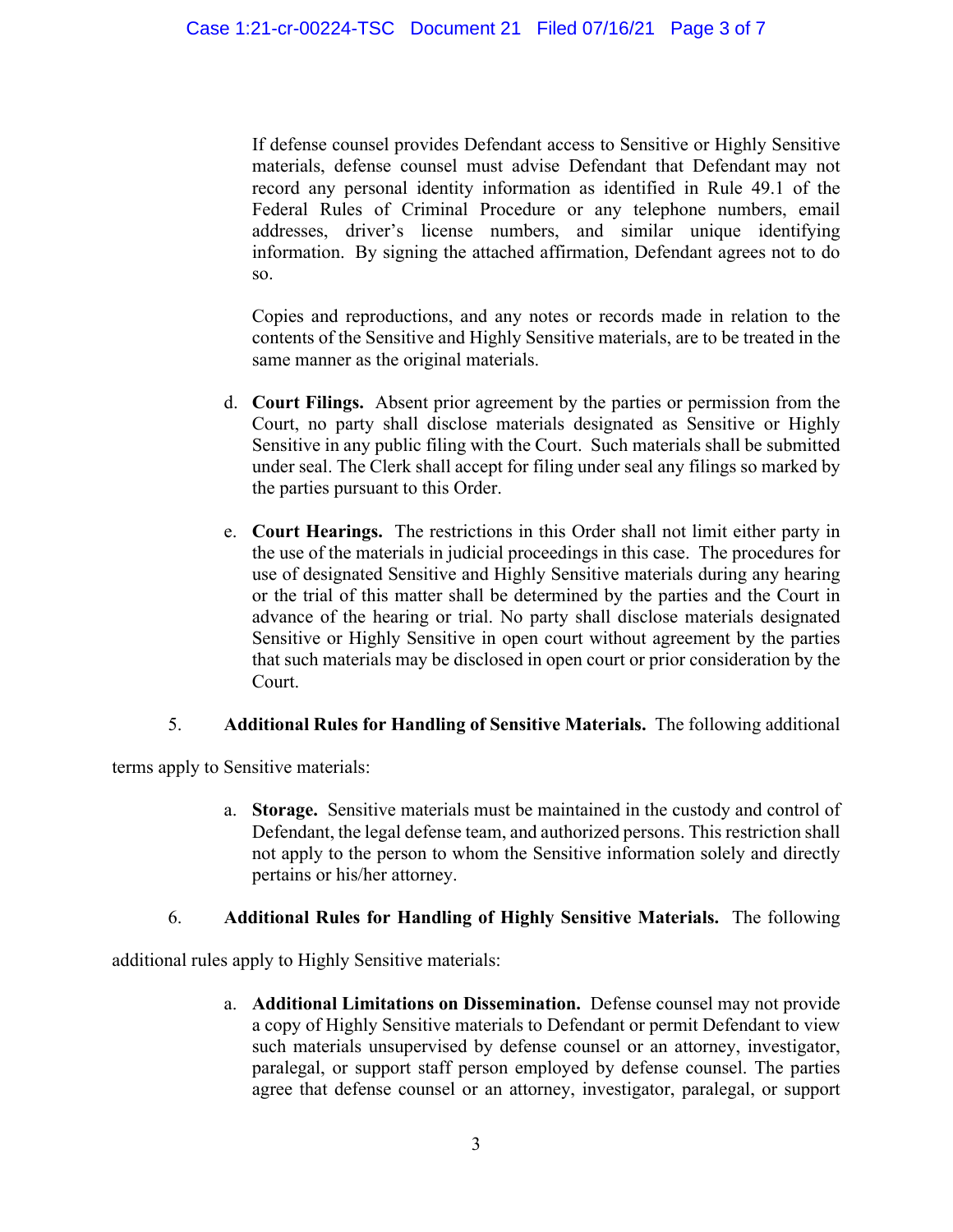staff person employed by defense counsel, may supervise Defendant by allowing access to Highly Sensitive materials through a cloud-based delivery system that permits Defendant to view the materials but does not permit Defendant the ability to download; provided that, prior to doing so, defense counsel first provides notice to the United States and allow the United States to file an objection with the Court if no agreement is reached.

- b. **Additional Limitations on Reproduction.** Counsel agrees that prior to showing materials to Defendant designated as Highly Sensitive, counsel or an attorney, investigator, paralegal, or support staff person employed by defense counsel will read Defendant the relevant parts of this Order, and remind Defendant of the consequences of violating the Order. If Defendant takes notes regarding Highly Sensitive materials, counsel or an attorney, investigator, paralegal, or support staff person employed by defense counsel must take reasonable steps to determine whether Defendant has copied any personal identity information as identified in Rule 49.1 of the Federal Rules of Criminal Procedure or any telephone numbers, email addresses, driver's license numbers, and similar unique identifying information.
- c. **Storage.** Highly Sensitive materials must be maintained in the custody and control of the legal defense team and authorized persons. This restriction shall not apply to the person to whom the Highly Sensitive information solely and directly pertains or his/her attorney.

7. **Viewing by Incarcerated Defendants.** If Defendant is in the custody of the United

States Marshals Service, defense counsel is authorized to provide a copy of discovery materials to the appropriate point of contact so that the defendant can view the discovery materials, subject to the terms of this Order.

8. **Disputes.** The parties shall make a good faith effort to resolve any dispute about a sensitivity designation before requesting the Court's intervention. The United States may agree to remove or reduce a sensitivity designation without further order of this Court. Whenever the redaction of specified information will resolve the basis for which a sensitivity designation was applied, the United States will agree to redaction, and such redaction will render the materials no longer subject to this Order. Any agreement to reduce or remove a sensitivity designation or to redact specific information shall be memorialized in writing.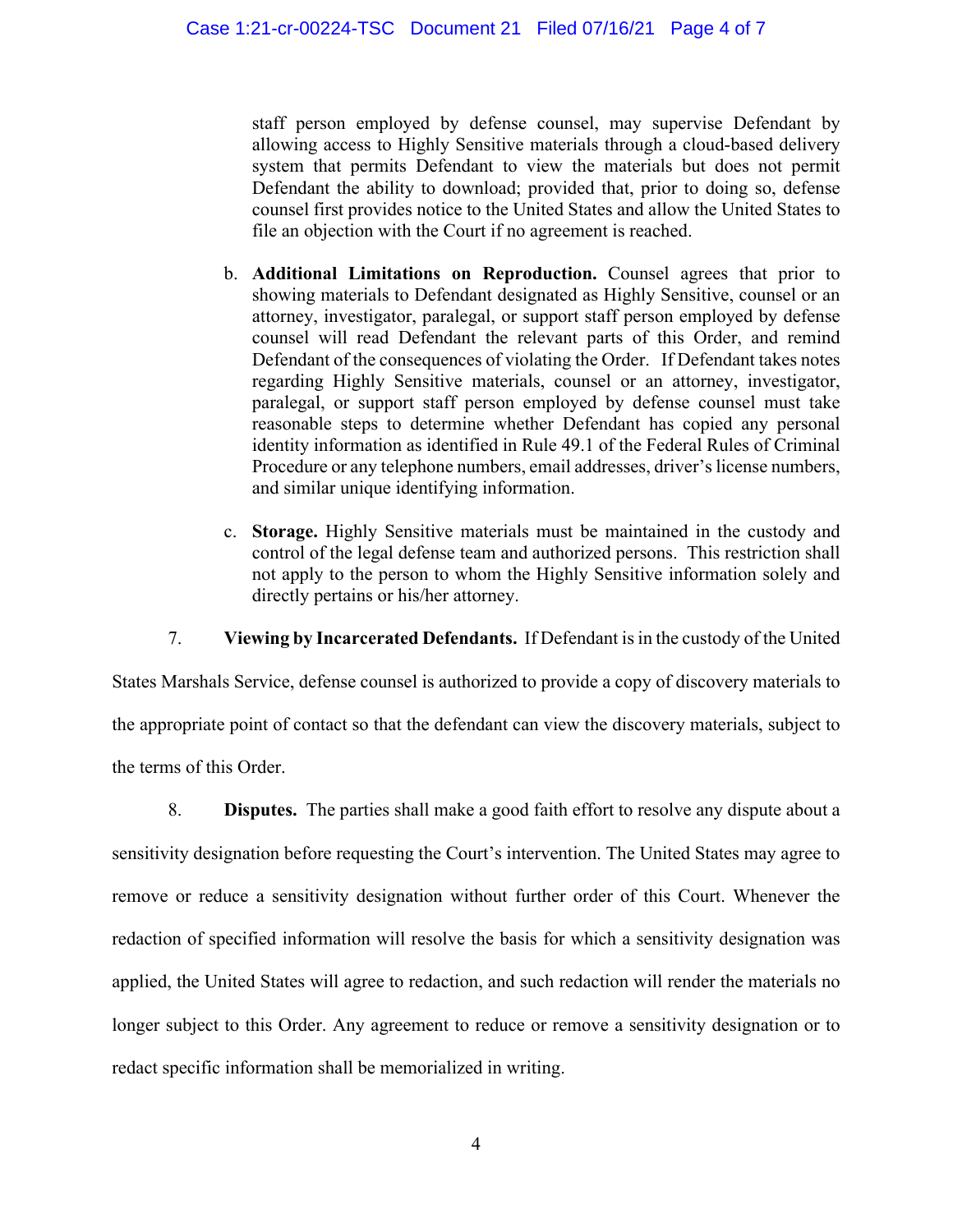#### Case 1:21-cr-00224-TSC Document 21 Filed 07/16/21 Page 5 of 7

9. **Modification Permitted.** Nothing in this Order shall prevent any party from

seeking modification of this Order nor prevent the defense from contesting a sensitivity designation. The parties agree that the burden of demonstrating the need for a protective order remains with the government at all times.

10. **Failure not Waiver.** The failure by the United States to designate any materials as Sensitive or Highly Sensitive upon disclosure shall not constitute a waiver of the United States' ability to later designate the materials as Sensitive or Highly Sensitive but the government must separately identify and memorialize the changed status of those materials in writing.

11. **Automatic Exclusions from this Order.** This Order does not apply to materials that:

- a. Are, or later become, part of the public court record, including materials that have been received in evidence in this or other public trials or hearings;
- b. Were derived directly from Defendant or that pertain solely to Defendant. Examples of such materials include Defendant's own financial records, telephone records, digital device downloads, social media records, electronic communications, arrest records, and statements to law enforcement;<sup>2</sup> and
- c. Materials that the defense obtains by means other than discovery.

12. **Government's Discovery Obligations.** Nothing in this Order modifies the United

States' obligations at any stage of discovery in this case pursuant to Federal Rules of Criminal Procedure 16 and 26.2, Local Criminal Rule 5.1, 18 U.S.C. § 3500 (the Jencks Act), and the government's general obligation to produce exculpatory and impeachment information in criminal cases.

13. **Defense Counsel's Obligations.** Defense counsel must provide a copy of this

 $2$  Discoverable materials that were derived directly from Defendant or that pertain solely to Defendant are exempt from this Order regardless of whether the United States has designated any such materials as "Sensitive" or "Highly Sensitive" because the same materials are being provided or made available to co-defendants or other persons charged in connection with the events at the United States Capitol on January 6, 2021.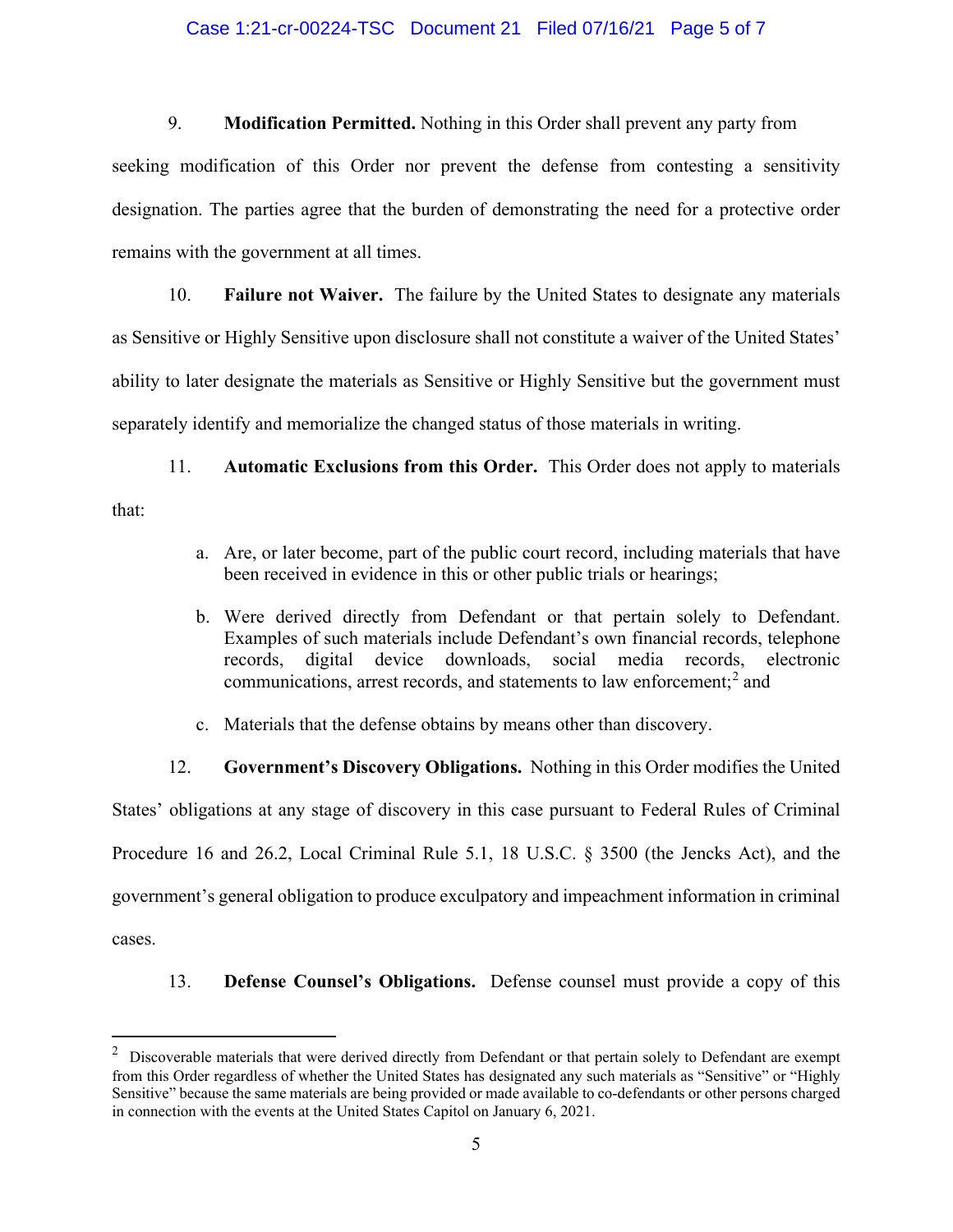#### Case 1:21-cr-00224-TSC Document 21 Filed 07/16/21 Page 6 of 7

Order to, and review the terms of this Order with, members of the legal defense team, Defendant, and any other person, before providing them access to Sensitive or Highly Sensitive materials. Defense counsel must obtain a fully executed copy of Attachment A before providing Defendant access to Sensitive or Highly Sensitive materials, and must file a copy with the Court within one week of execution.

14. **No Ruling on Discoverability or Admissibility**. This Order does not constitute a ruling on the question of whether any particular material is properly discoverable or admissible and does not constitute any ruling on any potential objection to the discoverability or admissibility of any material.

15. **Duration.** The terms of this Order shall remain in effect after the conclusion of this case and the parties shall be bound by it unless otherwise ordered by the Court.

**SO ORDERED** this 16th day of July, 2021.

\_\_\_\_\_\_\_\_\_\_\_\_\_\_\_\_\_\_\_\_\_\_\_\_\_\_\_\_\_\_\_\_\_\_\_\_\_\_\_\_\_\_ *Tanya S. Chutkan*

HONORABLE TANYA S. CHUTKAN United States District Judge